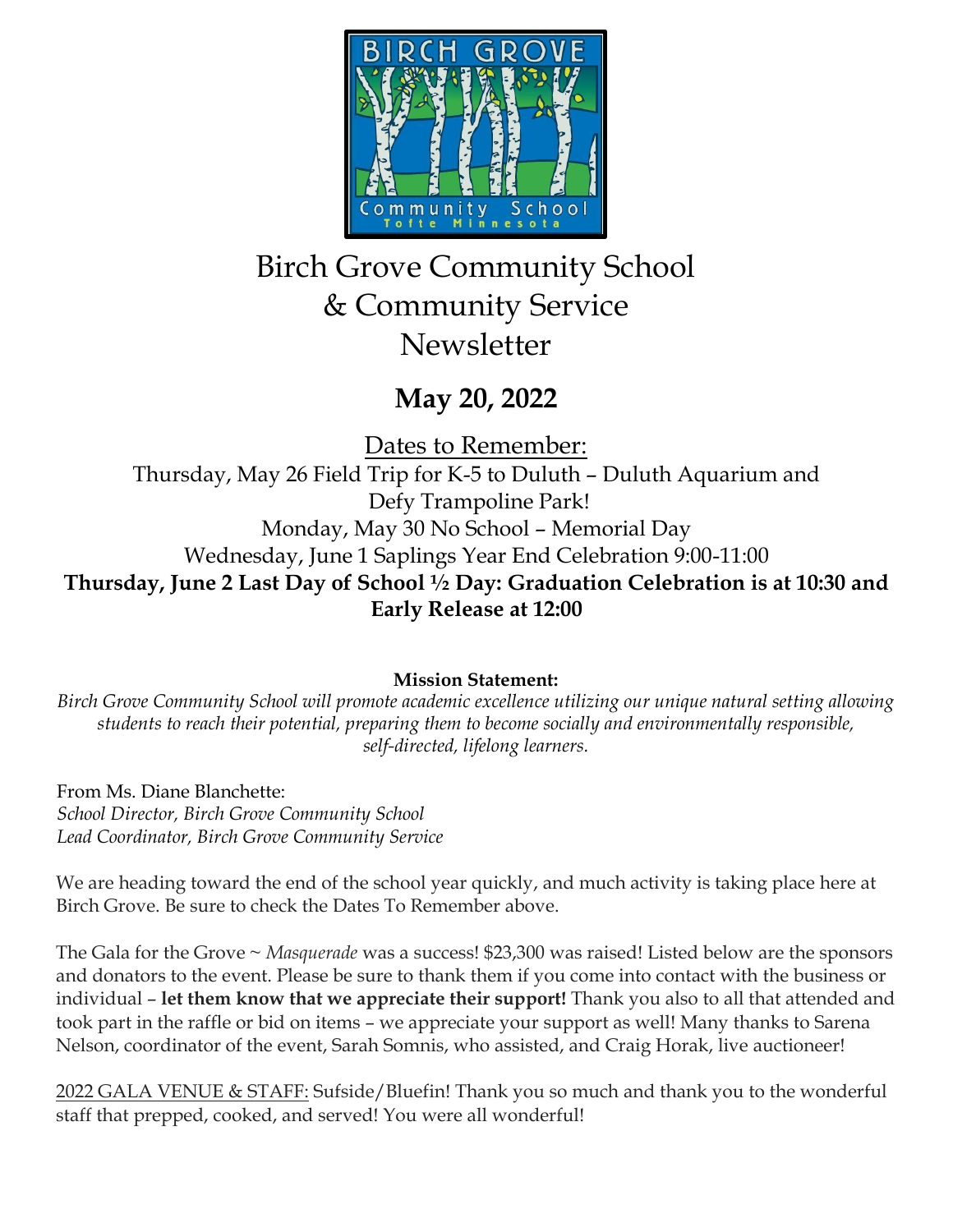2022 GALA SPONSORS: \$1,000 Sponsors: Cascade Vacation Rentals, Craig Horak & Ellen Andersen, Grand Marais State Bank, Lisa Hemp, Tofte General Store! \$500 Sponsors: Bluefin Bay, Cook County Whole Foods Co-op, John & Marvel Godin, John & Nancy Koloski, Jon & Shirley Heinzen, Evan & Nancy Andersen! \$250 Sponsors: Roger & Jeanne Kegler, Sarena Nelson & Sam Crowley, Spencer & Judy Motschenbacher, Matt & Jenny Kartes, North Shore Federal Credit Union, Lutsen Liquor Store, Cleveland Cliffs, Dennis & Anna Krevechenko, Tofte Holiday! Other Amount: \$150 Grand Marais Family Dentistry!

2022 GALA DONATORS: AmericInn-Tofte, AmericInn-Silver Bay. Angry Trout, Arrowhead Electric, Joynes Ben Franklin, Beth's Fudge & Gifts, The Big Lake, Charles VanDoren Trucking, Cooter's Auto Repair, Cook County YMCA, Crosby Bakery, Fika Coffee, Fisherman's Daughter, Hannah Palma Ceramics, Hedstrom's Lumber, Tofte Holiday, Isak Hansen's and Sons, Lutsen Liquors, North House Folk School, Lake Superior Trading, Laura Muus Photography, Lutsen Mountains, Evan & Nancy Andersen, North Country Cottages, North Lake Wellness, North Shore Outdoors, Sarah Somnis, Sam Crowley, Sawtooth Outfitters, Schroeder Baking Company, Sivertsons Gallery, Sugar Beach, Superior National Golf Course, Tofte Liquors & Tofte General Store, True North, Waters Edge Trading Company, The Wilder Shop, Mary Schleip, Allison Packard, Moguls Grill & Tap Room, Johnson's Food & North Shore Neighbor, and Bruce Johnson Photography!



K-5 Field Trip: Thursday, May 26 to the Duluth Aquarium and Defy trampoline park. Transportation is tricky to arrange for a trip like this, so be sure to review the information below. We appreciate families changing up their schedules a bit for this special day. Waivers will also need to be signed for participation at the trampoline park and students are not allowed to partake unless there is a signed waiver. Paperwork was sent home. Also, students will all need to wear "grip" socks (sticky type nubs on the bottom of the sock foot) in order to participate. Please send a pair with your child on this day – if you have extra, PLEASE send these along so that those that don't have them can borrow them for the day. I have heard that you can purchase grip socks there, but that they are very expensive. Please send extra if you are able – we want everyone to be able to play!

#### AM Transportation:

•Cook County: students board the bus in the am as normal. Please be on time. We will leave from BGCS at 8:20 after a bathroom break.

•Lake County bus will be making only one stop for all Lake County students! Please get your child to the Mary Mac stop between 8:45 and 9:00am. Please be sure to have your child use the bathroom! The bus leaves at 9:00. Please be on time.

#### PM Transportation:

•The Lake County bus will make only one stop for all Lake County students! We intend to drop off at the Mary Mac at 3:50ish.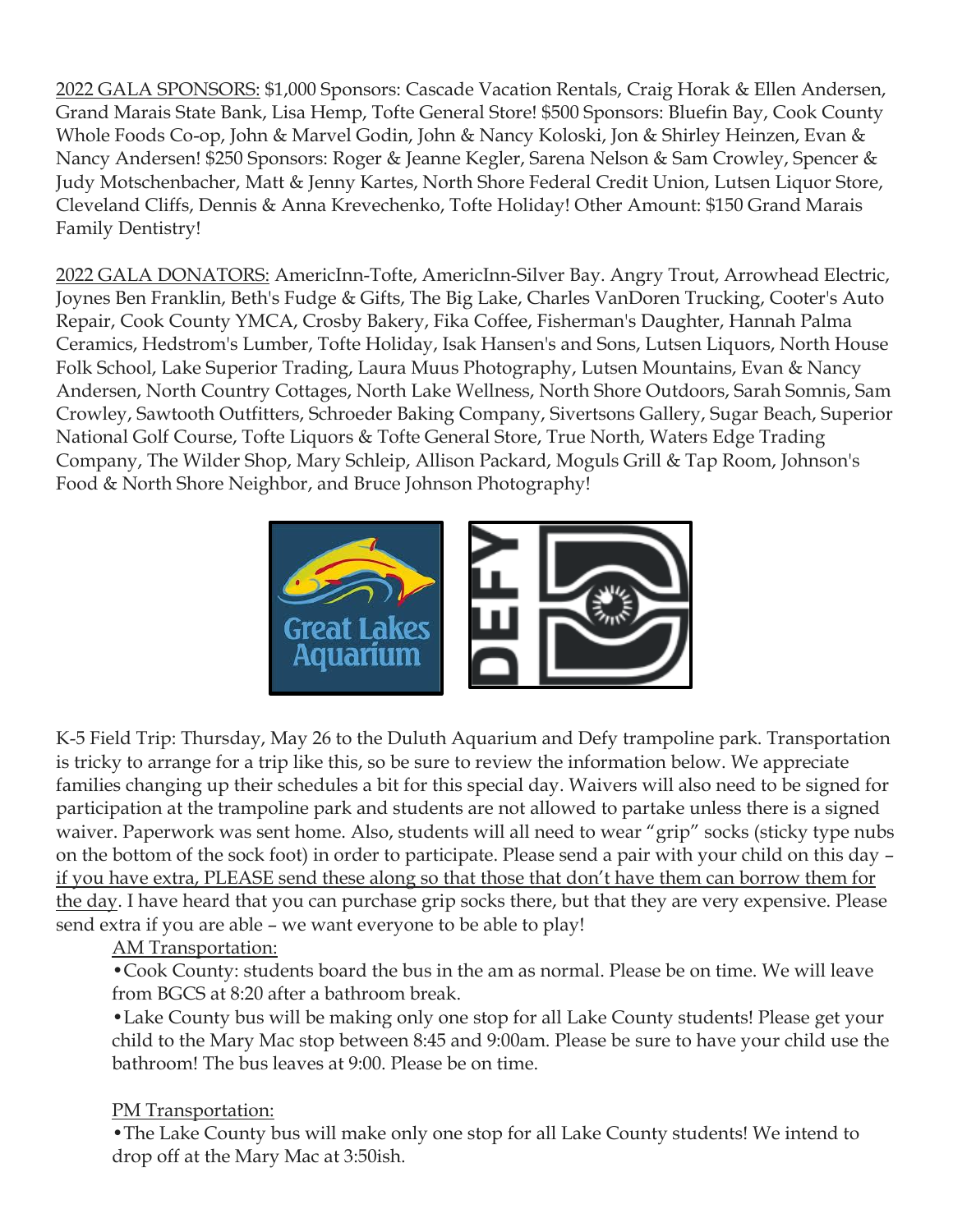•The Cook County bus will make a stop at BGCS at 4:20ish. All West End students (Schroeder, Tofte, Lutsen) should be picked up at the school at this time.

•The Cook County bus will continue on to Grand Marais to the Community Center. ALL Grand Marais students should be picked up here at 5:00ish.

**Saplings Families!** Because of the above K-5 field trip, there will be no hot lunch and there will be no transportation provided to or from Birch Grove on this day for Saplings coming on the Lake County bus. For Cook County, there will only be transportation available in the morning, there will be NO transportation available in the afternoon. Please remember to pack a cold lunch. We appreciate your understanding of these arrangements so that K-5 can have a special day!

**\*\* Please note that the last day of K-5 school and Saplings is on Thursday, June 2. The end date was moved some time ago due to a snow day. Students are released early this day! Buses leave at 12:00. The K-5 Graduation Celebration is at 10:30.**



We are adding to our **AWESOME TEAM!**

**If you know someone who is also AWESOME and think that they might like a position here at Birch Grove, please refer them to our website for our job openings.**

\*New! Adding 1 Paraprofessional for 22-23. Join our 3 returning Paraprofessionals! \*School Cook  $(PT)$  ~ We need nutritious, yummy meals in 22-23! <https://www.birchgroveschool.com/Employment-Opportunities>

**Picture of the Week**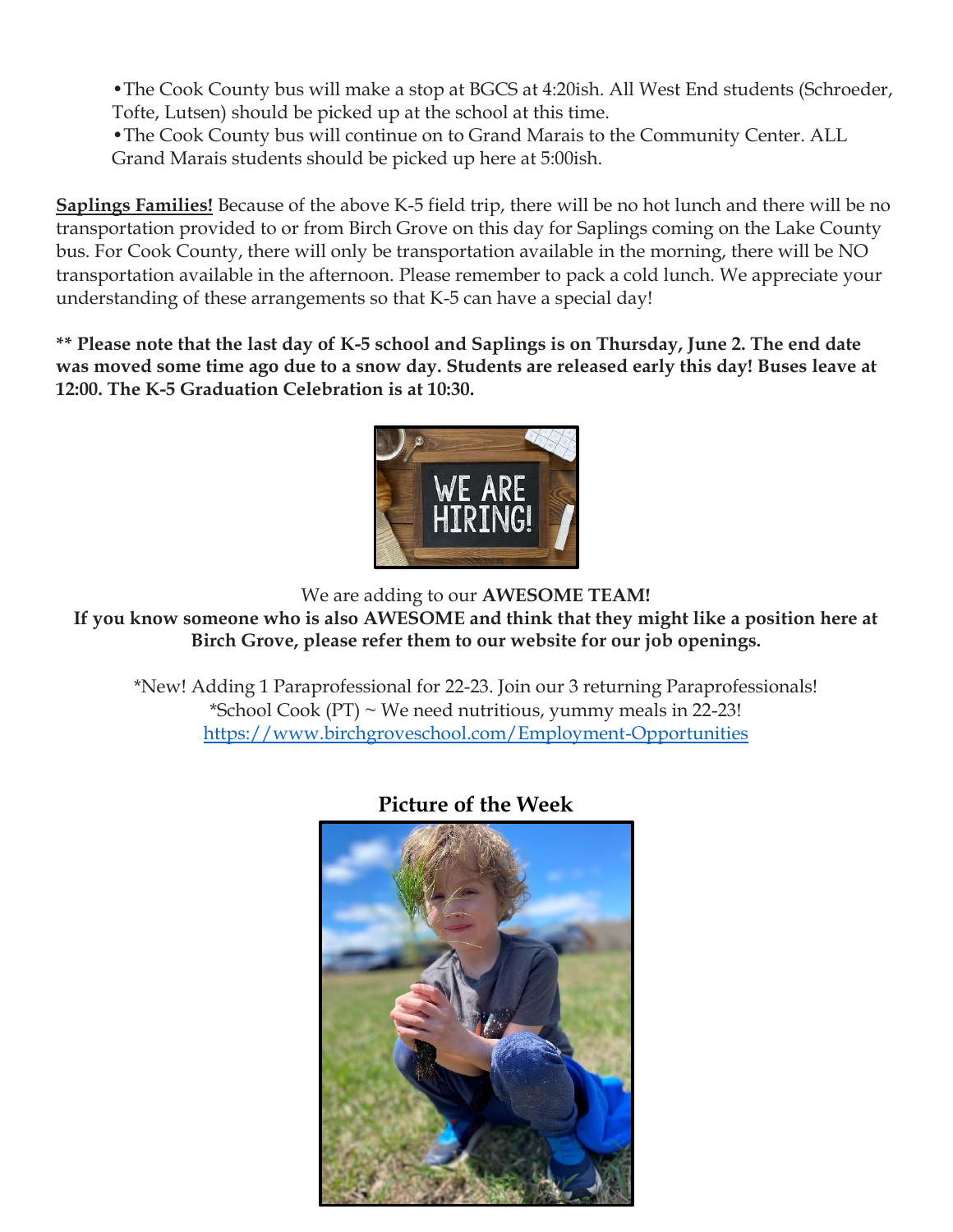One of the joys of living up North - Every Friday is "Flannel Friday" at Birch Grove! Join us!



If you have any questions or concerns, please do not hesitate to contact us: [birchgrove@boreal.org](mailto:birchgrove@boreal.org) ~ Birch Grove Community School Email [bgcommunityservice@boreal.org](mailto:bgcommunityservice@boreal.org) ~ Community Service Email 218-663-0170 ~ School Phone 218-663-0170 ext. 26 Community Service Phone Website: [www.birchgroveschool.com](http://www.birchgroveschool.com/) School Spirit Store: [http://birchgrove.logosoftwear.com](http://birchgrove.logosoftwear.com/) School Spirit Store Coupon Link: [https://www.logosoftwear.com/coupons.php](https://l.facebook.com/l.php?u=https%3A%2F%2Fwww.logosoftwear.com%2Fcoupons.php%3Ffbclid%3DIwAR2Xqd17qslymSELe8_VeVgOevR-QsZi3Qz3QuYTsWuNO2GLWjqyiQ62ICs&h=AT2z_Mc6YstEexFQ0i5rW-HO4fVUjQWMG_mHzx48fuw3yADOJuSHwXhN9MQfmKFDZxVhPbfBgLy6FDYrV0SZiN-UApxljZJM83a99ykkj6B8CMjcjkNw3W_Q7esHr8EHSDY6&__tn__=-UK-R&c%5b0%5d=AT3hJTZO-D9y88WW55bnY7TKagKxE33cxX646tzqglmwc95PJrJ3IYR9biVvFaLzk80QBN6o7R5n96uR3pNcGUR2nS6jY3yHy4SJEISdB3KoMVhV6OckeZsezEKQYZjMowKojD5TLi5DzP_AyBUXCERIZcNHwoDXS9DzEjlTMuD3pg) Face Book: [Birch Grove Community School and Community Services #4145 | Facebook](https://www.facebook.com/birchgrovecommunityschool/)



\_\_\_\_\_\_\_\_\_\_\_\_\_\_\_\_\_\_\_\_\_\_\_\_\_\_\_\_\_\_\_\_\_\_\_\_\_\_\_\_\_\_\_\_\_\_\_\_\_\_\_\_\_\_\_\_\_\_\_\_\_\_\_\_\_\_\_\_\_\_\_

### **From Ms. Alayna Carrier and Ms. Mari Maldonado**

*Sapling Teachers, Birch Grove Community Service* 

This week our theme was worms and our focus was letter "Ww". We learned about a worm's life cycle and had some fun worm crafts! The Saplings made their own edible dirt and worm cup made with chocolate pudding, crushed chocolate cereal and gummy worms! We also learned about what composting is and how worms can help a compost, then we created our own! The Saplings helped to dig dirt for it. We have been putting a few leftovers or dropped on the floor veggies and fruits inside it. We also took time to get in the woods and dig for worms to put in the compost.

For letter "Ww", we read a book with words and pictures that start with the letter. We also worked on 2 worksheets and sounded out words that start with "Ww". Have a great weekend!

~~~~~~~~~~~~~~~~~~~~~~~~~~~~~~~~~~~~~~~~~~~~~~~~~~~~~~~~~~~~~~~~~~~~~~~~~~

218-663-0170 ext. 21 [alayna.carrierbgcs@gmail.com](mailto:alayna.carrierbgcs@gmail.com) [mariprovi.maldonadobgcs@gmail.com](mailto:mariprovi.maldonadobgcs@gmail.com)